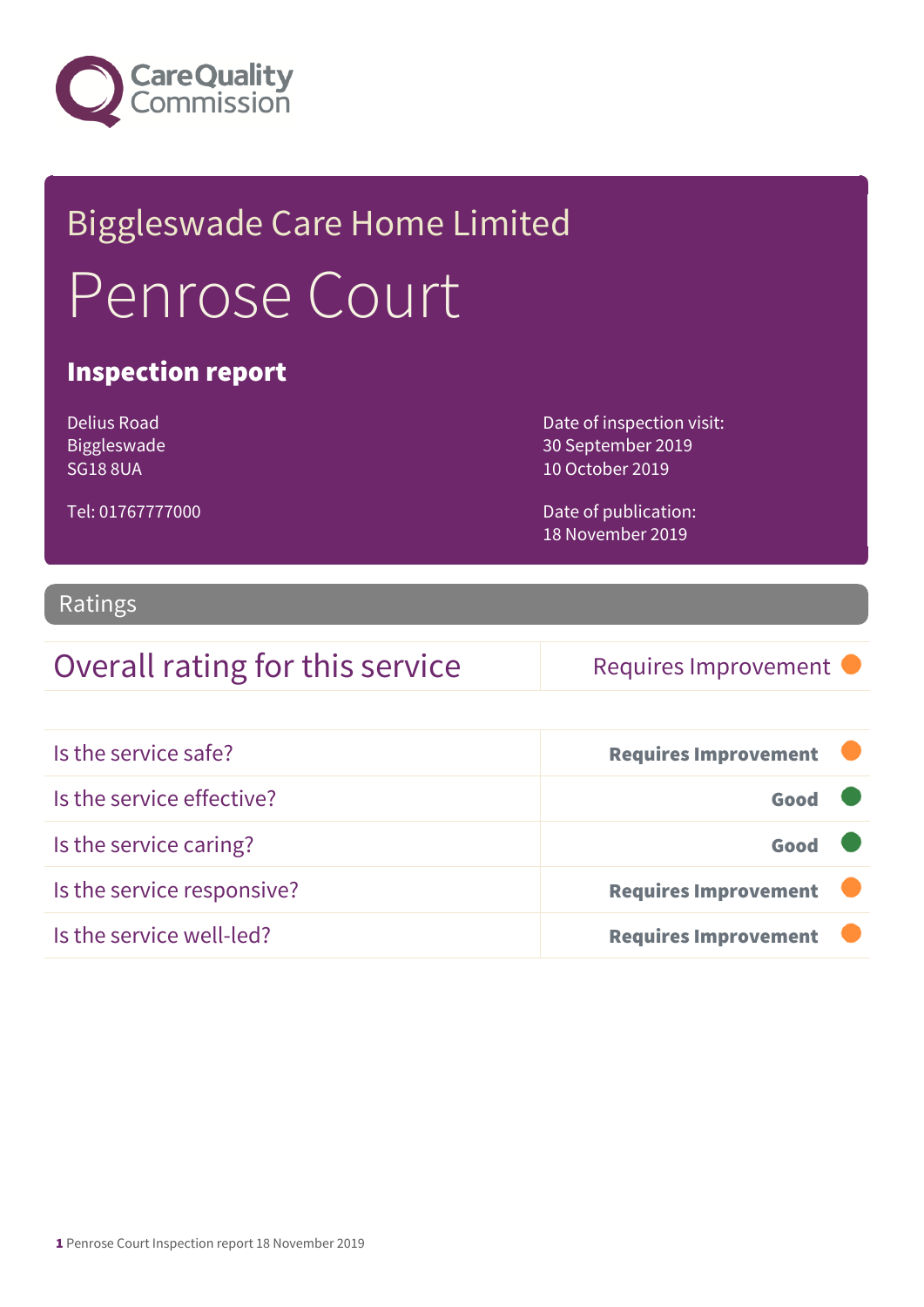# Summary of findings

### Overall summary

#### About the service:

Penrose Court is a care home registered to provide nursing and personal care for up to 65 people. This is a purpose-built service which was opened in October 2018. The service consists of three floors, with each floor accommodating people with specific care needs, such as dementia and nursing care. There are facilities like a salon, cinema, pub and café for people to use. At the time of the inspection, 17 people were living at the service.

### People's experience of using this service:

People said they were supported by kind and caring staff who met their care and support needs. However, staff did not always have access to care plans and information about people to enable them to provide consistently safe, effective and personalised care. Staff were not always deployed well within the service to ensure people always received timely support. People needed more support to pursue their hobbies and interests.

People were protected from harm by staff who were trained to identify and report concerns. People were safe because potential risks to their health and wellbeing had been managed well. There were enough staff to support people safely. People were supported to take their medicines. Lessons were learnt from incidents to prevent recurrence. Staff followed processes to prevent the spread of infections.

Staff had been trained to meet people's needs. They had the information to meet people's assessed needs, but said they needed more training to meet the needs of people with complex mental health needs. People had been supported to have enough to eat and drink. People had access to healthcare services when required, and this helped them to maintain their health and well-being.

Staff were respectful in how they interacted with people and supported them. People were supported to have maximum choice and control of their lives and staff supported them in the least restrictive way possible. The policies and systems in the service supported this practice.

The provider had systems to assess and monitor the quality of the service. The registered manager and staff were motivated to provide the best service they could for people and their relatives. They were keen to learn and take steps to further improve the service.

For more details, please see the full report which is on the CQC website at www.cqc.org.uk.

Rating at last inspection:

This service was registered with us on 08/10/2018 and this is the first inspection.

Why we inspected:

This was a planned inspection based on the registration date.

2 Penrose Court Inspection report 18 November 2019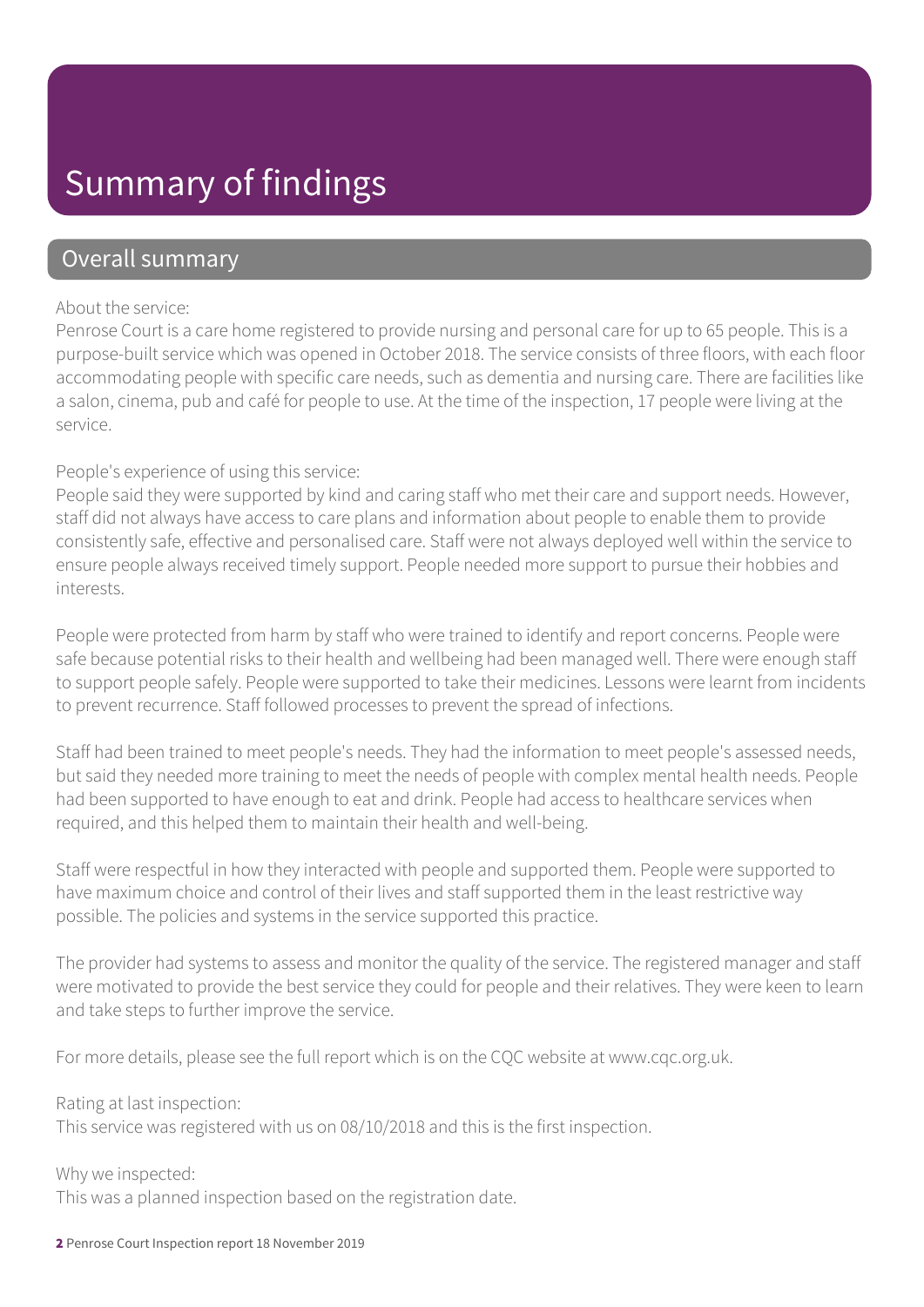### Enforcement:

We have found evidence that the provider needs to make improvements. Please see the Safe, Responsive and Well-led sections of this full report. Please see the action we have told the provider to take at the end of this report.

### Follow up:

We will request an action plan from the provider to understand what they will do to improve the standards of quality and safety. We will work alongside the provider and local authority to monitor progress. We will return to visit as per our re-inspection programme. If we receive any concerning information we may inspect sooner.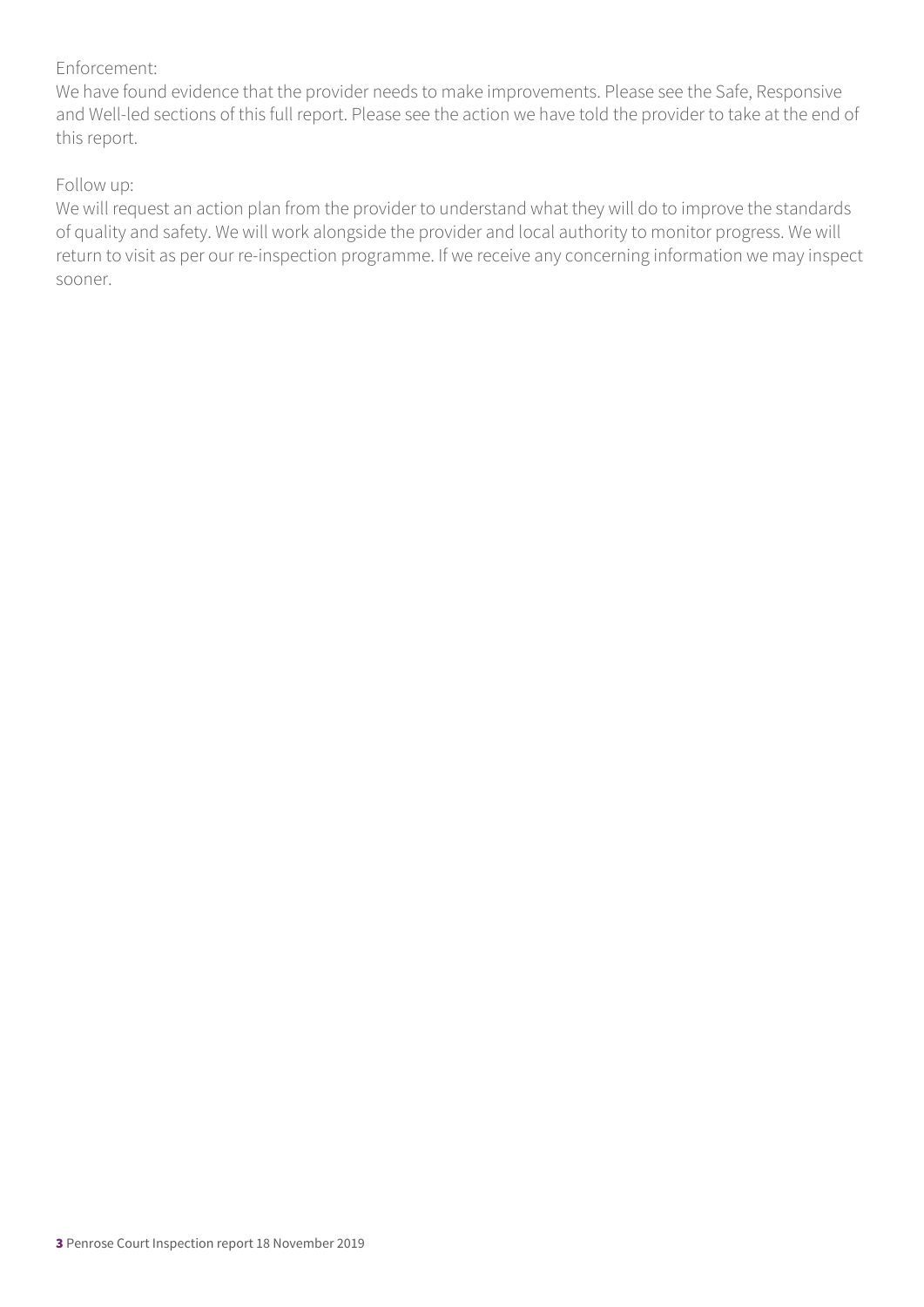### The five questions we ask about services and what we found

We always ask the following five questions of services.

| Is the service safe?                          | <b>Requires Improvement</b> |
|-----------------------------------------------|-----------------------------|
| The service was not always safe.              |                             |
| Details are in our safe findings below.       |                             |
| Is the service effective?                     | Good                        |
| The service was effective.                    |                             |
| Details are in our effective findings below.  |                             |
| Is the service caring?                        | Good                        |
| The service was caring.                       |                             |
| Details are in our caring findings below.     |                             |
| Is the service responsive?                    | <b>Requires Improvement</b> |
| The service was not always responsive.        |                             |
| Details are in our responsive findings below. |                             |
| Is the service well-led?                      | <b>Requires Improvement</b> |
| The service was not always well-led.          |                             |
| Details are in our well-led findings below.   |                             |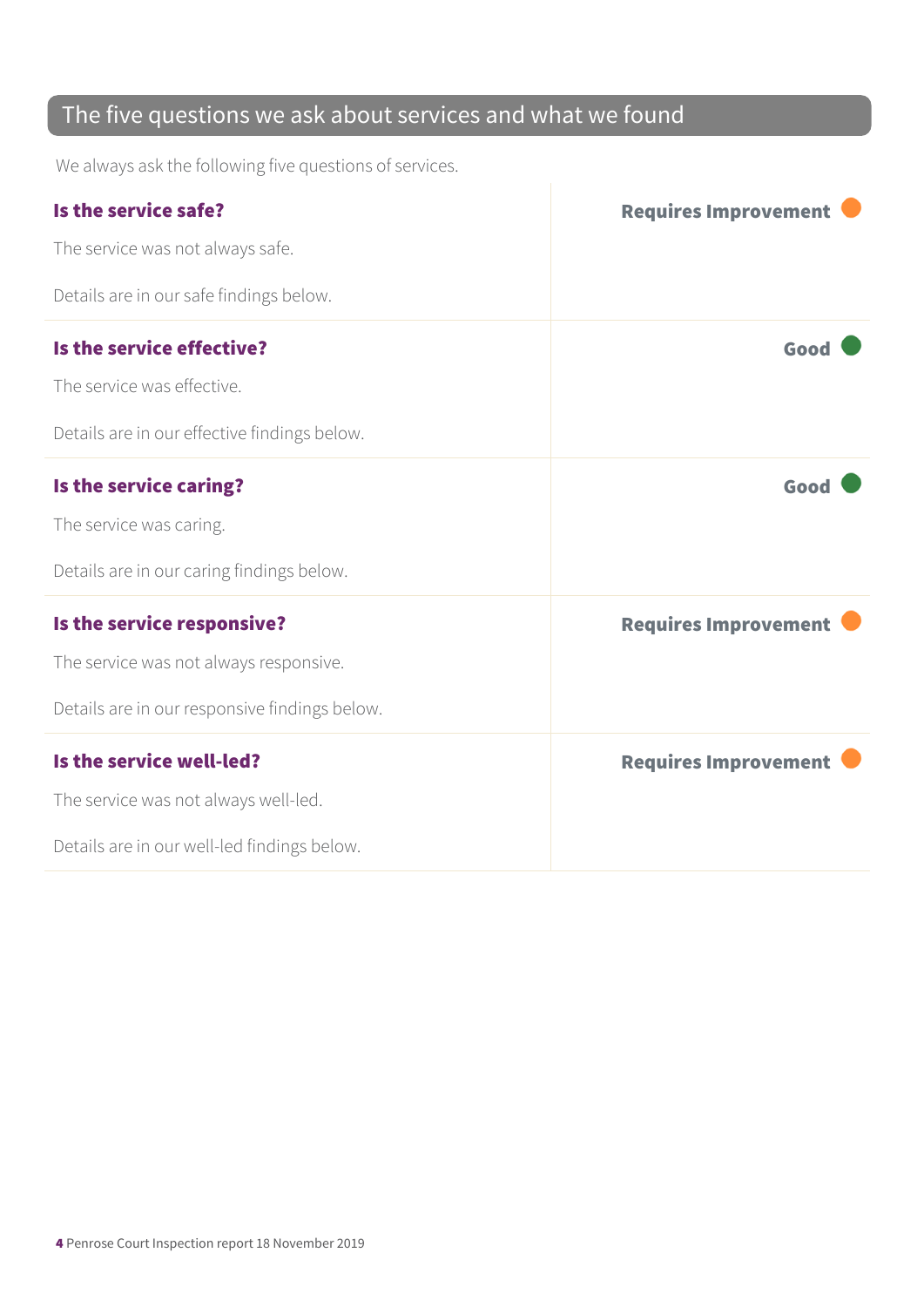

# Penrose Court

### Detailed findings

# Background to this inspection

#### The inspection

We carried out this inspection under Section 60 of the Health and Social Care Act 2008 (the Act) as part of our regulatory functions. This inspection was planned to check whether the provider was meeting the legal requirements and regulations associated with the Act, to look at the overall quality of the service, and to provide a rating for the service under the Care Act 2014.

#### Inspection team

This inspection was carried out by an inspector, an assistant inspector and an Expert by Experience. An Expert by Experience is a person who has personal experience of using or caring for someone who uses this type of care service.

#### Service and service type

Penrose Court is a 'care home'. People in care homes receive accommodation and nursing or personal care as a single package under one contractual agreement. CQC regulates both the premises and the care provided, both were looked at during this inspection.

The service had a manager registered with the Care Quality Commission. This means that they and the provider are legally responsible for how the service is run and for the quality and safety of the care provided.

Notice of inspection This inspection was unannounced.

#### What we did before the inspection

We reviewed information we had received about the service since it was registered with CQC. This included information sent to us by the provider or shared with us by the local authority. The provider was not asked to complete a provider information return prior to this inspection. This is information we require providers to send us to give some key information about the service, what the service does well and improvements they plan to make. We took this into account when we inspected the service and made the judgements in this report.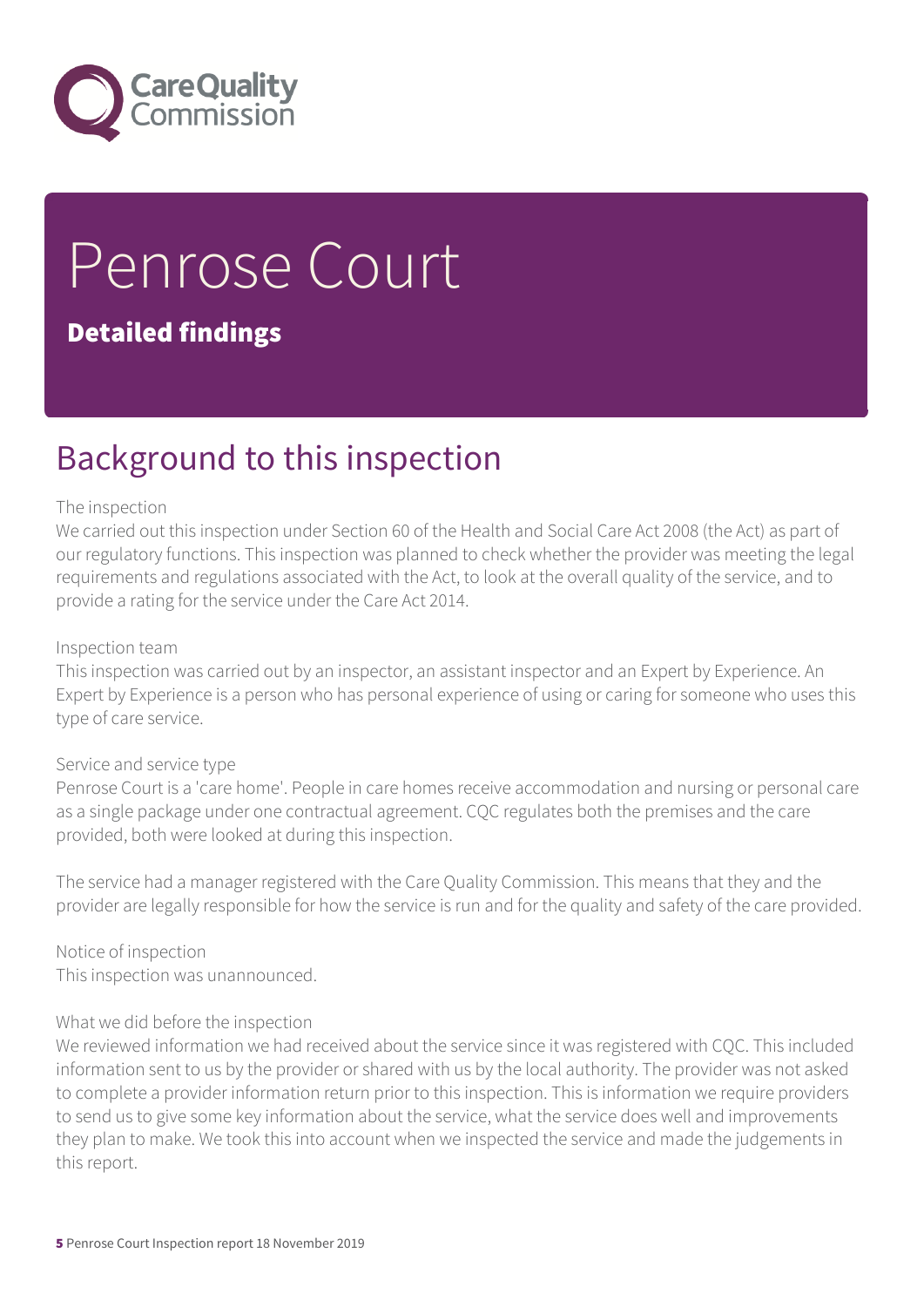### During the inspection

We spoke with seven people, three relatives and eight staff including one care staff, one senior care staff, an agency care worker, a member of the housekeeping staff, the chef, the activities coordinator, the clinical lead, and the registered manager. We observed how staff supported people in communal areas of the service.

We reviewed a range of records. This included care records for three people and multiple medicines records. We looked at three staff files to review the provider's recruitment, training and staff supervision processes. We also looked at a variety of records relating to the management of the service, including policies and procedures, audits and surveys.

### After the inspection

We continued to seek clarification from the provider to validate evidence found. We looked at further quality assurance records, staff numbers and activities provided to support people to pursue their hobbies and interests. We received feedback from a representative of the local authority.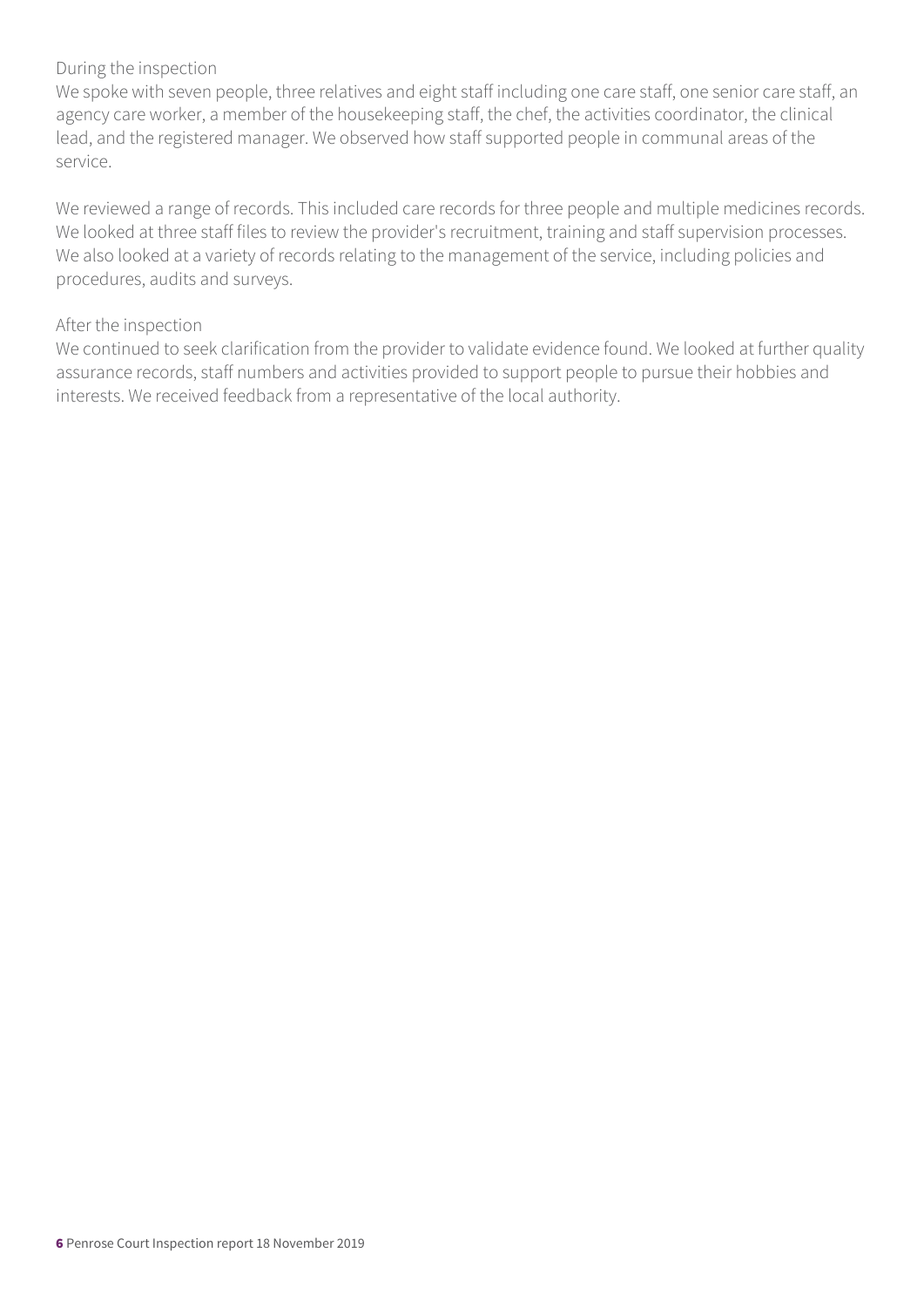## Is the service safe?

# Our findings

Safe – this means we looked for evidence that people were protected from abuse and avoidable harm.

This is the first inspection for this newly registered service. This key question has been rated requires improvement. This meant some aspects of the service were not always safe and there was limited assurance about safety. There was an increased risk that people could be harmed.

Staffing and recruitment

- Some people and relatives said there were not always enough staff and too many agency staff worked at the service. However, everyone said they always got the support they needed quickly. One person said, "I don't have to wait long if I need someone, [staff] are very good."
- Staff deployment was an issue within the service because they were not always visible when required to support people. One relative said it took them ten minutes to find a member of staff. They also said, "I am frequently looking for staff."
- Agency staff covered vacancies, staff sickness and leave, and staff also worked additional hours if needed.
- The registered manager used an assessment tool to rate each person's needs to determine how many staff were needed to support them. They put this information together to calculate what staff hours were needed to support everyone. However, it was not clear what this translated to in staff numbers.
- The registered manager needed to further review the staffing numbers and how staff were deployed in all areas of the service so that people received timely support.
- Some staff told us they had sometimes run out of bedlinen and clothing for people because of shortages of laundry staff. The registered manager said two housekeeping staff worked on every shift, but there was only one on duty on the day of the inspection because of leave. They said in such situations, they helped to ensure all tasks were completed to a high standard and people were not impacted by this.
- There was an ongoing recruitment programme to cover current vacancies and to increase staff numbers in preparation for more people moving to the service. The provider also had vacancies for a second chef and an additional housekeeping/laundry staff. They used a recruitment agency to advertise for staff, as well as a local newsletter and social media platforms.

There were inadequate staffing arrangements. This was a breach of regulation 18 (Staffing) of the Health and Social Care Act 2008 (Regulated Activities) Regulations 2014.

● The provider carried out robust staff recruitment checks to ensure staff were suitable to work at the service.

Systems and processes to safeguard people from the risk of abuse

- People and relatives told us people were safe. One person said, "I have people to help me here all the time when I need them." One relative said, "Yes [person] is safe, I went away for a week and [staff] looked after [person] well."
- There was guidance for staff on how to report concerns. Staff told us they would report any concerns to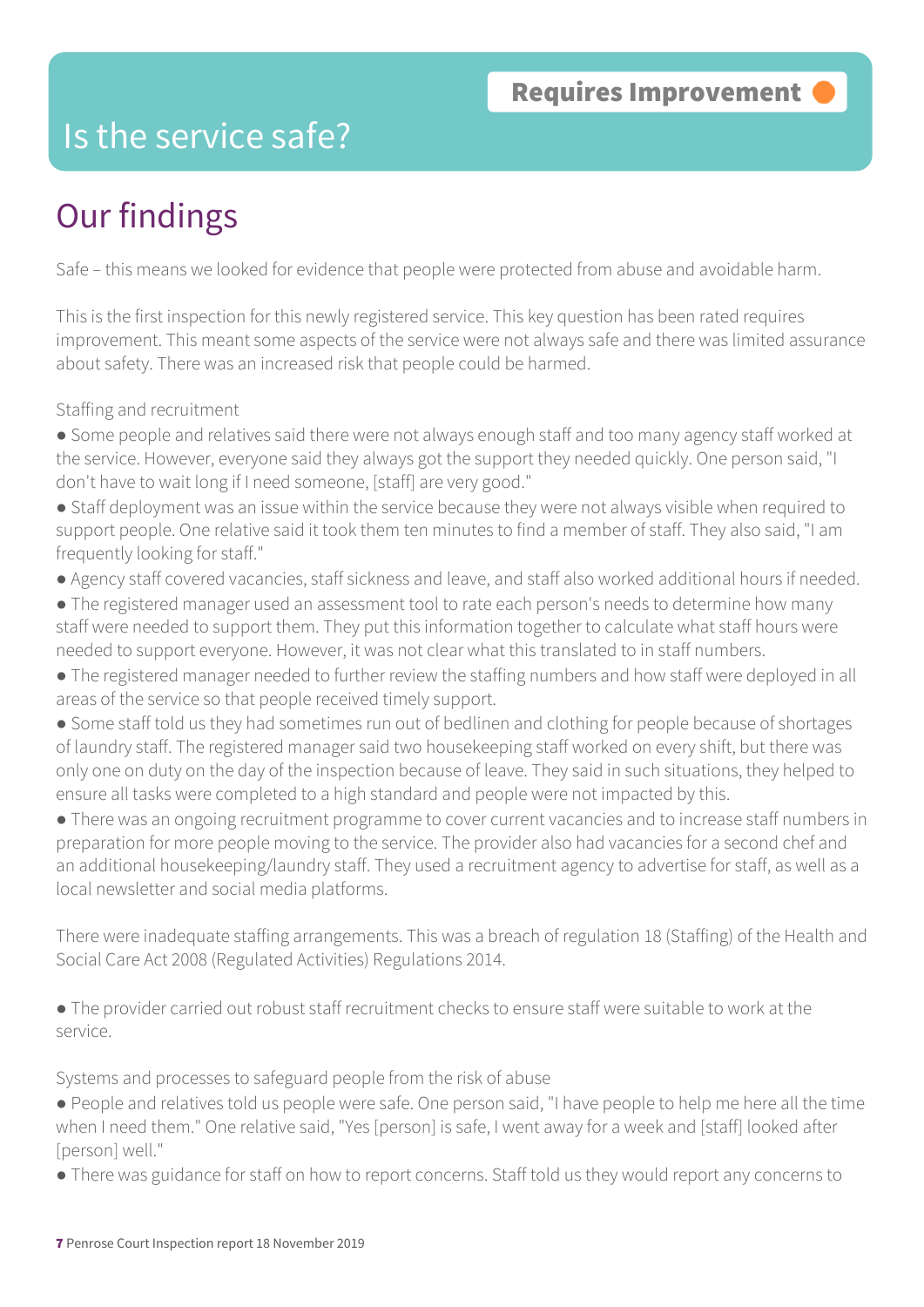the registered manager. They said they had never witnessed abuse and people were safe at the service.

● The registered manager reported potential safeguarding incidents to the local authority and the Care Quality Commission.

### Assessing risk, safety monitoring and management

- Risks to people had been assessed and recorded to guide staff on how to support people safely.
- Staff told us they knew about people's support needs and they supported them to remain as safe as possible in accordance with their care plans. One relative told us they thought their family member needed bed rails, but staff explained to them this posed as risk of injury to the person. Other methods like a sensor mat and crash mat were considered instead.

● A dedicated staff member completed regular health and safety checks of the premises to identify and minimise hazards that could put people at risk of harm. An external contractor had carried out a fire risk assessment. Other checks were also carried out to ensure the risk of a fire was reduced. This protected people from harm.

### Using medicines safely

- Medicines were received, stored, administered and disposed of safely. Staff involved in handling medicines had been trained, and their competence to give people their medicines safely was checked.
- People felt well supported with their medicines. One person said, "They sort out all my pills, I know what I have, but they do it and they are good too." One relative said, "They do [person]'s medication, so I'm not really aware of what [person] takes anymore."
- One staff member showed us and explained how they managed people's medicines. We looked at multiple medicines records and found these clear and easy for staff to use. The registered manager told us they had a good relationship with the pharmacy that supplied medicines to the service and any issues were resolved quickly.

### Preventing and controlling infection

- The service was clean and offered a pleasant environment for people to live in. There were cleaning schedules for a team of housekeeping staff to follow. They were also responsible for the laundry.
- The provider had systems to reduce the risk of the spread of infection. This included staff being trained to follow infection control measures. Staff were also provided with personal protective equipment (PPE), such as disposable gloves and aprons, and we observed these being used.

### Learning lessons when things go wrong

- There were systems to record and manage incidents that occurred at the service. For example, there were detailed records to show that incidents had been investigated and that the registered manager had put systems in place to reduce the risk of recurrence.
- The registered manager encouraged learning from incidents by sharing outcomes from these with staff through team meetings or individual staff supervision. The registered manager had support from the provider's quality team to put effective systems that ensured risks to people were minimal.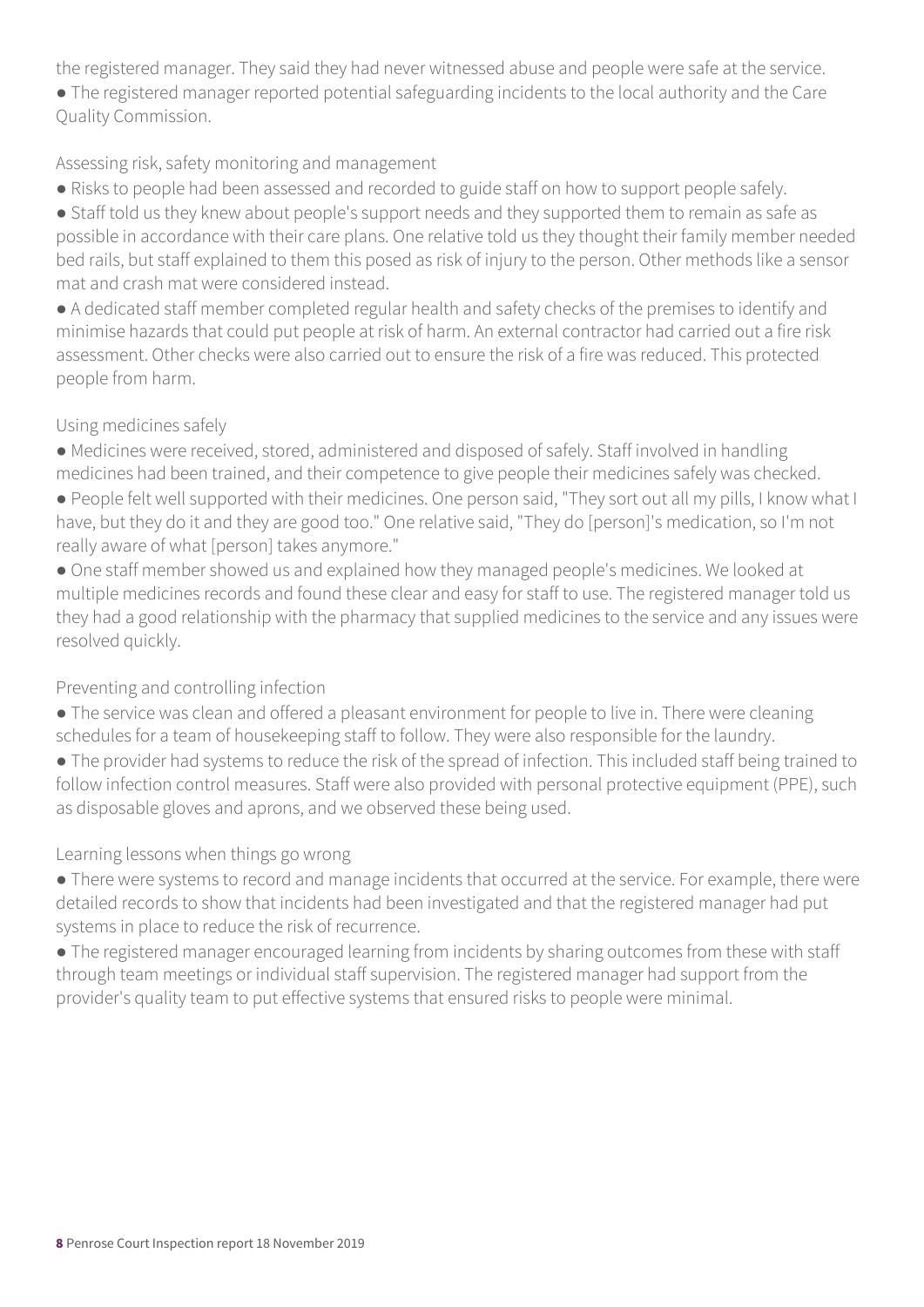# Is the service effective?

# Our findings

Effective – this means we looked for evidence that people's care, treatment and support achieved good outcomes and promoted a good quality of life, based on best available evidence.

This is the first inspection for this newly registered service. This key question has been rated good. This meant people's outcomes were consistently good, and people's feedback confirmed this.

Assessing people's needs and choices; delivering care in line with standards, guidance and the law; Adapting service, design, decoration to meet people's needs

- People's care was planned and managed in line with their assessed needs and good practice guidance. Care plans detailed what support people needed, and staff told us they followed these to provide effective care.
- People told us they were happy with how staff supported them with their care needs. One person said, "[Staff] are good here. I came with a [specific condition] and that's sorted out now. They called out the district nurse and she's been in."
- Senior staff reviewed care plans monthly to ensure they continued to reflect people's current needs.

● The service was purpose-built to meet people's needs. There were wide enough doorways and corridors to allow people who used walking frames and wheelchairs to mobilise easily. There was a lift so that people could access all three floors. There was an accessible garden for people living on the ground floor, but people on the other floors needed staff support. There was dementia friendly signage to help people to find different rooms like lounges, bathrooms and toilets.

### Staff support: induction, training, skills and experience

- People said staff knew how to support them with their needs. One person said, "The staff who can do hoisting are good at it, they do seem to be trained well."
- The provider had an induction for new staff and they trained staff in a range of subjects relevant to their roles.There was also an induction process to help agency staff become familiar with the layout and routines within the service. One agency staff said, "They gave a rundown of here before I started, that was really good."
- Staff confirmed they had the training they required. One staff member said, "I've done manual handling, first aid, fire marshal and senior staff do nutrition and MUST training too."
- Staff told us, and records showed they received supervision in accordance with the provider's policy. Staff said they felt supported in their work and they worked closely with the senior staff. Everyone said the registered manager was approachable and supportive. One staff member said, "We are able to give feedback, [registered manager] is very open to new idea's."

Supporting people to eat and drink enough to maintain a balanced diet

● People told us they had enough to eat and drink. Some people told us they liked the food, while others and relatives said the choice and variety of food could be improved. One person said, "The food is good, and there is plenty of it too. I don't eat roast dinners, so I told them, and they gave me a salmon salad, how good is that?" One relative said, "The food is good, [person] eats well and they (staff) are very good at pushing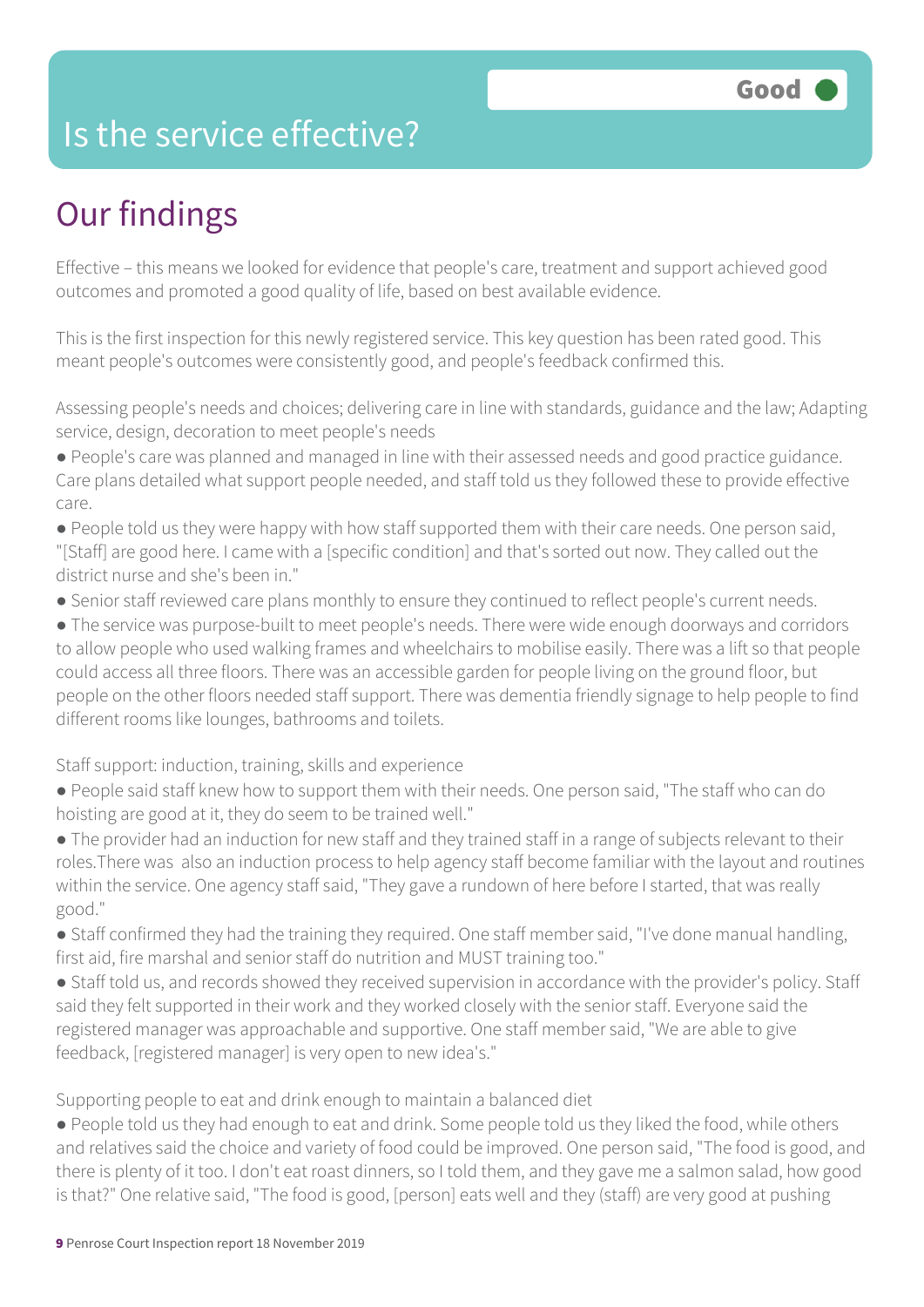fluids." Another relative said, "They had minced meat three times in one week and they have changed it when I complained. It is slightly better now." The registered manager told us they continued to work with people to regularly update the menus.

● We observed staff supported people to eat in a respectful and caring manner. They ensured people had enough to eat and they gave them alternative food if they did not like what was offered.

● People's weight was monitored to identify and act on concerns they might not be eating enough. Staff worked closely with health professionals to ensure people ate well to maintain their health and wellbeing.

Supporting people to live healthier lives, access healthcare services and support; Staff working with other agencies to provide consistent, effective, timely care

- People said staff supported them to access health services such as GPs, community nurses and specialist doctors. Relatives also told us some people had various health professionals involved in their care.
- The local GPs visited the service when needed to see people and the registered manager told us they also worked closely with the practice nurse to ensure people received timely care and treatment. The registered manager said they were speaking with the GP practice to see if they could agree a day they could visit the home weekly.
- Staff told us they worked with other agencies to provide effective care to people.

• Staff told us they prompted people to clean their teeth daily, and they cleaned dentures for people who had these. We discussed with the registered manager the need for them to support people to maintain good oral health as this had an impact on their general health and wellbeing. They said they would review current practice and look at other ways to help people with their oral care.

Ensuring consent to care and treatment in line with law and guidance

The Mental Capacity Act 2005 (MCA) provides a legal framework for making particular decisions on behalf of people who may lack the mental capacity to do so for themselves. The Act requires that, as far as possible, people make their own decisions and are helped to do so when needed. When they lack mental capacity to take particular decisions, any made on their behalf must be in their best interests and as least restrictive as possible.

People can only be deprived of their liberty to receive care and treatment when this is in their best interests and legally authorised under the MCA. In care homes, and some hospitals, this is usually through MCA application procedures called the Deprivation of Liberty Safeguards (DoLS).

We checked whether the service was working within the principles of the MCA, and whether any conditions on authorisations to deprive a person of their liberty had the appropriate legal authority. We found these were met.

- Where required, DoLS applications had been made to the relevant local authorities. Some people had authorisations, while the process was still ongoing for others.
- Mental capacity assessments showed that some people had variable mental capacity. This meant they were not always able to make decisions about all aspects of their care and support. Where this was the case, people's relatives or professionals had been consulted to decide how to best support the person. This ensured the care and support provided by staff was in people's best interest.

● Staff told us they always asked people for their consent before they provided care and support. They did this to promote people's rights to accept or refuse support. Staff understood what the MCA was. One staff member said, "It's about not making decisions for people and letting them have choices. It's not assuming [people] don't have capacity."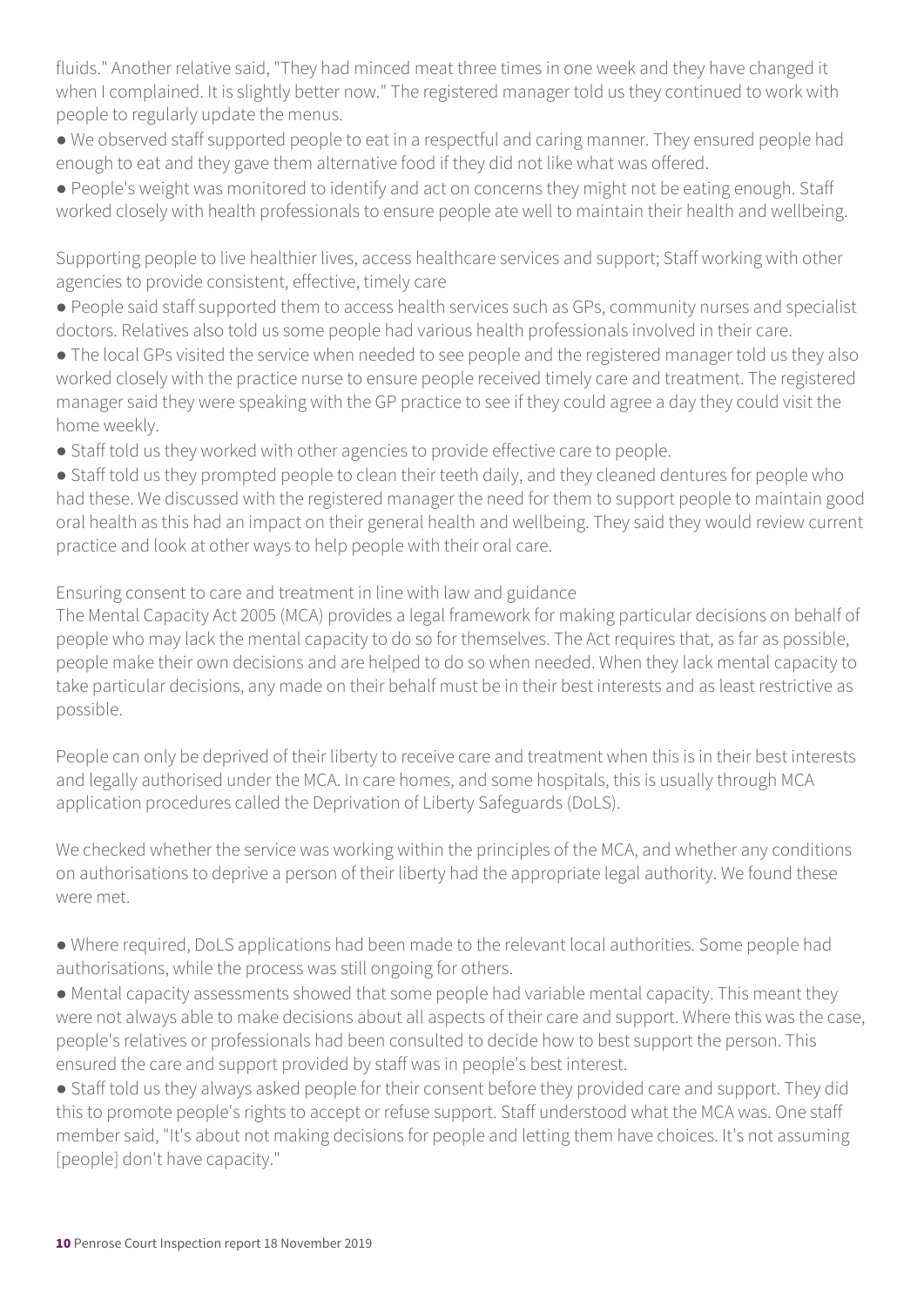### Is the service caring?

# Our findings

Caring – this means we looked for evidence that the service involved people and treated them with compassion, kindness, dignity and respect.

This is the first inspection for this newly registered service. This key question has been rated good. This meant people were supported and treated with dignity and respect; and involved as partners in their care.

Ensuring people are well treated and supported; respecting equality and diversity

- People and relatives told us staff were kind and caring. One person said, "The carers are great, really brilliant, very kind and nice too." One relative said, "The carers are so lovely with [person]. I simply can't fault them, they are so kind."
- People told us staff were friendly and they would chat with them when they were not busy. Throughout the inspection, we observed friendly and respectful interactions between people and staff. We overheard many kind and caring comments from staff. They all showed care and concern for the people they supported.
- Some people had formed friendships with other people living at the service, often sitting next to each other in the lounges or at mealtimes.
- Staff told us they always treated people well and they respected their individuality and preferences. Staff showed good knowledge about people when they told us about some of the people living at the service. The information they knew was not limited to people's needs, but their personalities and what they enjoyed most.

Supporting people to express their views and be involved in making decisions about their care

- People told us they made decisions and choices about how they lived their lives at the service. For example, they chose when they got up and went to bed. One person who sometimes chose to eat in their bedroom also said, "I decided I want to get up for lunch today, so I told them this morning and they will arrange that for me."
- People accepted that they at times needed to wait to be supported with specific care needs when staff were supporting other people. Some people said they liked being supported by specific staff with their personal care, so they did not mind waiting for this. One person said they preferred being supported with personal care by particular staff, and they were happy to wait for them.
- Staff said they gave a limited number of options to people who found it difficult to make choices. This made it easier for people to choose what to wear or what activity they wanted to take part in.
- Where required, relatives or professionals helped people to make decisions about their care. There was information about an independent advocacy service that could also help people to make decisions. This was important for people who did not always have the mental capacity to understand what support they needed.

Respecting and promoting people's privacy, dignity and independence

● People told us staff were always respectful in the way they supported them because they promoted their privacy and dignity, particularly when providing personal care. Staff told us it was always important that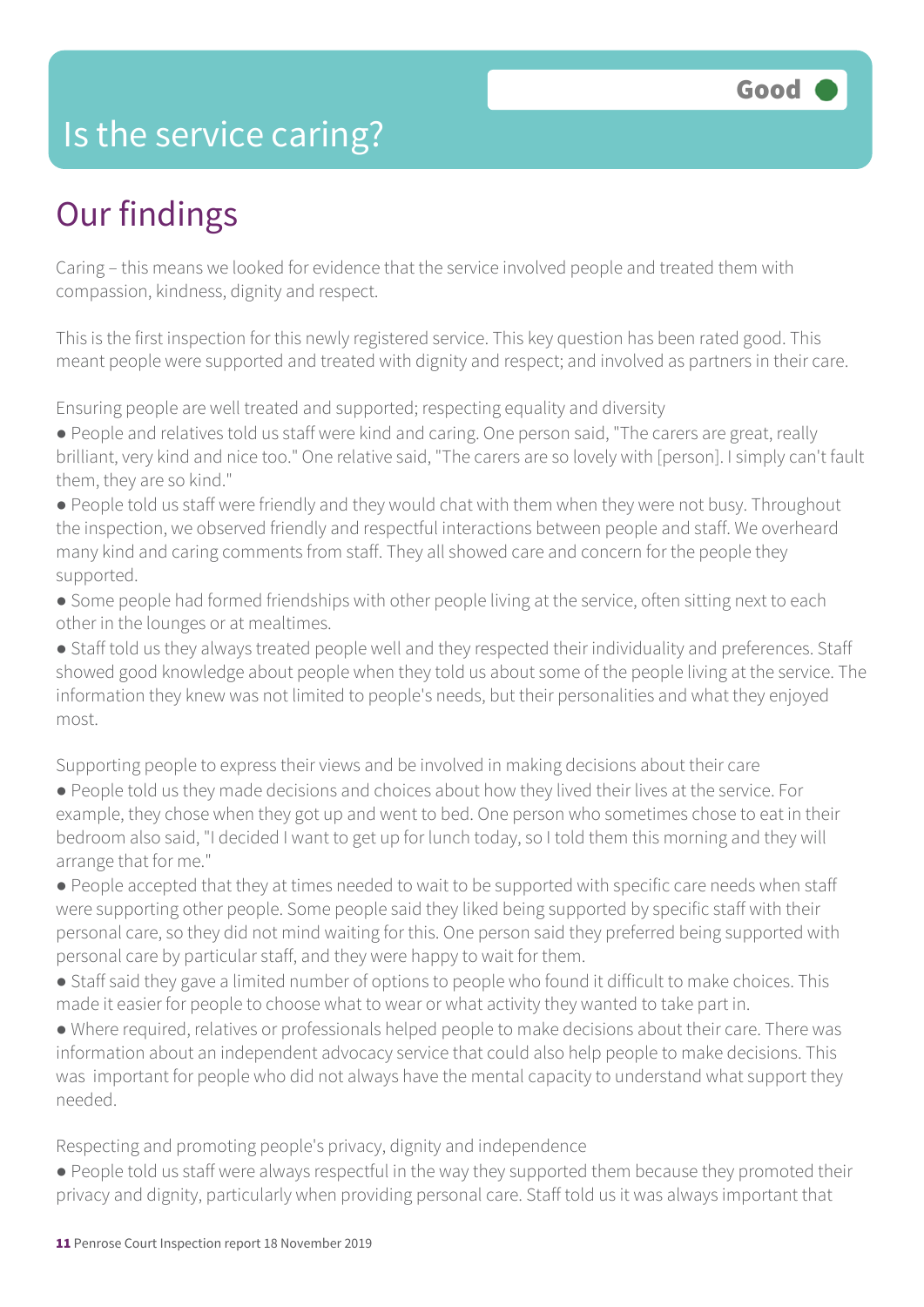they supported people discreetly in communal areas and they provided personal care in private. We observed that people's bedroom doors were always closed when staff were supporting them.

● Staff helped people to remain as independent as possible. They told us they assessed what people could do for themselves and they ensured they continued to do this where possible.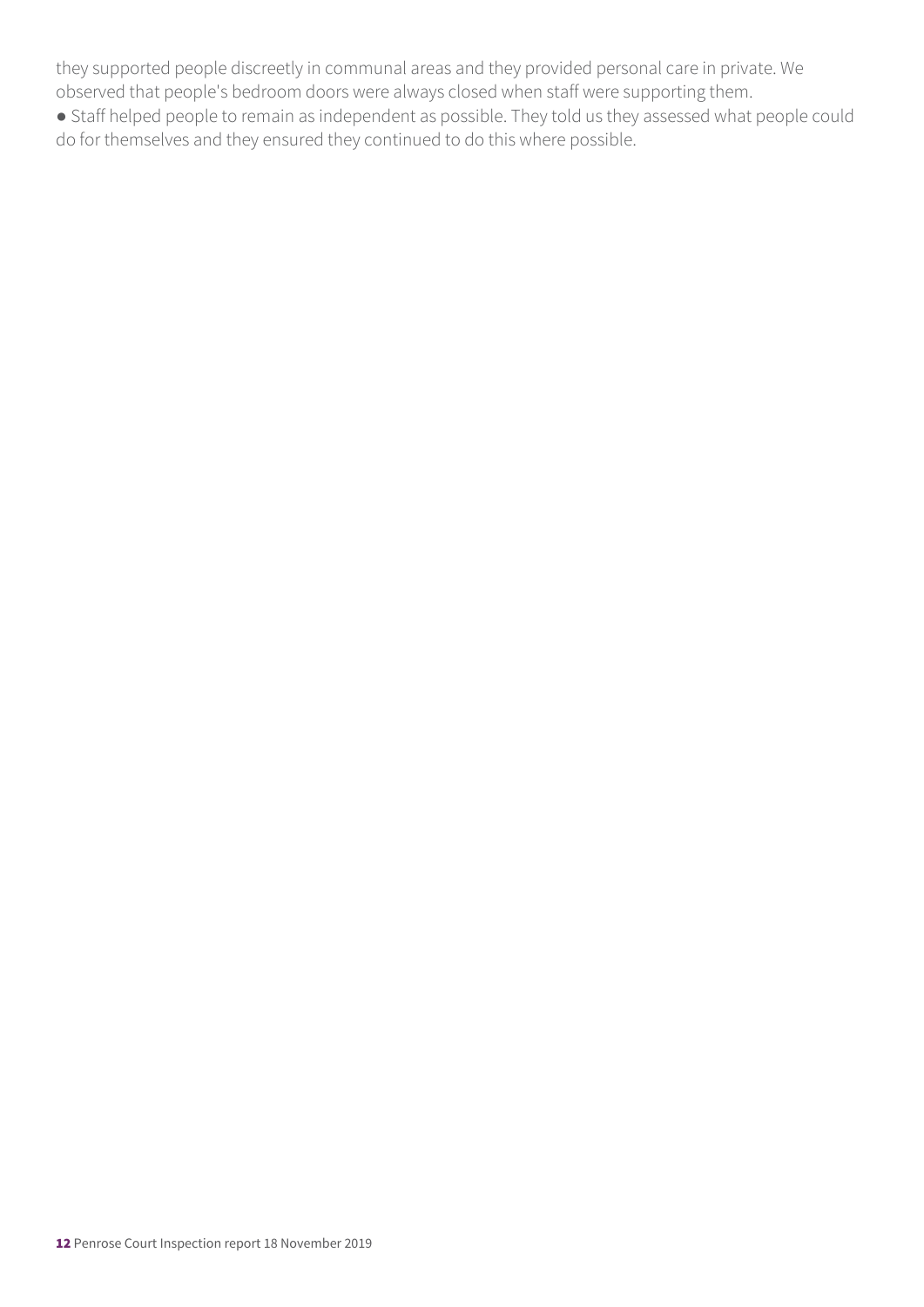### Is the service responsive?

# Our findings

Responsive – this means we looked for evidence that the service met people's needs.

This is the first inspection for this newly registered service. This key question has been rated requires improvement. This meant people's needs were not always met.

Planning personalised care to ensure people have choice and control and to meet their needs and preferences

● People said they received good care to meet their needs. People said they were normally supported quickly, but at times they had to wait when staff were busy.

● Staff said although there was enough staff to support people quickly, they did not always have time to sit and chat with people. One staff member said, "On paper, it's supposed to be the right amount but in real life, I think we could do with more."

● Care staff did not have access to people's care plans because these were kept in a locked cupboard, and mainly accessed by senior staff when they reviewed and updated them. Staff had access to a one-page summary of people's needs which was kept in a file in people's bedrooms. We found these did not always have enough detail about how staff needed to support people with specific needs. All these issues meant staff were not well supported to provide personalised care to everyone living at the service.

Supporting people to develop and maintain relationships to avoid social isolation; support to follow interests and to take part in activities that are socially and culturally relevant to them

● People told us there were not enough activities and opportunities for them to pursue their hobbies and interests. One person said, "There isn't much to do here. I do play bingo but apart from that, there isn't much going on." One relative said, "There's not enough stimulation, people are just left to get on with it."

● There was evidence some activities like bingo, sing-alongs, film afternoons, pub quizzes, relaxations and word games took place. It was also positive to see that the weekly activities planner included weekends too. However, staff said the activities coordinator did not always provide activities throughout the weekend because they sometimes covered reception duties or occasionally helped to provide care.

● Staff said more could be done to ensure people took part in enjoyable activities. One staff member said, "For me it's a work in progress." Another staff member said, "Honestly, I feel there could be more. Some of the residents like to stay in their rooms and trying to encourage people to do stuff is hard. [Activities coordinator] is only one person, there needs to be more."

● The provider was recruiting another activities coordinator. However, they also needed to embed a culture where all staff could spend time interacting with people and supporting them to pursue their interests.

● There were facilities people could use to socialise including a pub, a cinema, a café and a 'celebration' dining room where families could enjoy Sunday lunches or birthday meals with their loved ones. These areas were not used on the day of the inspection, but the registered manager told us the cinema was used twice a week and the pub occasionally. More needed to be done to ensure people made full use of these facilities on a regular basis. However, people took part in relaxation and bingo on the day of the inspection.

● People told us they did not always go out as often as they wanted. For most people, this was just to go to the garden to enjoy fresh air. People living on the second floor did not have much access to the garden,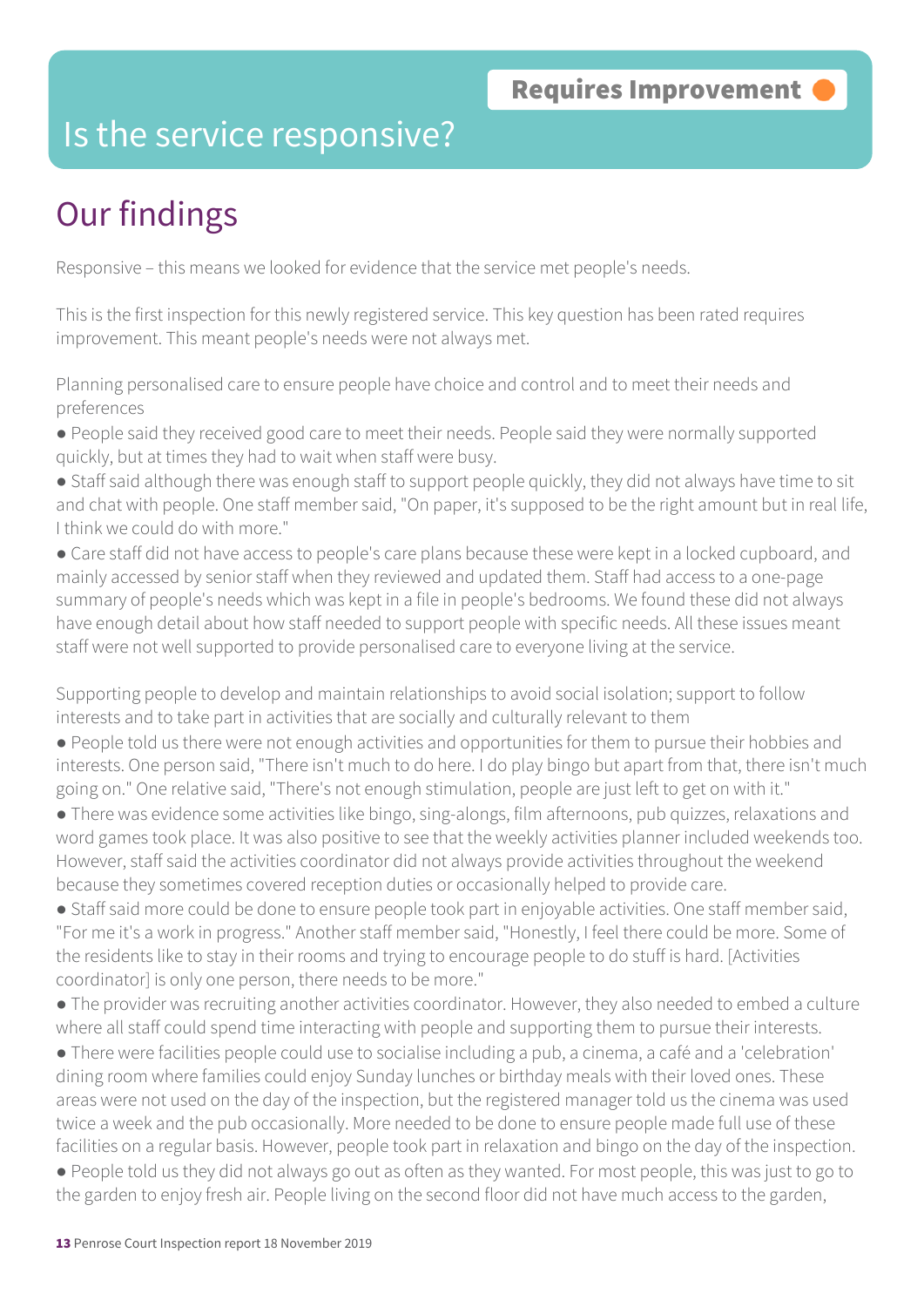unless staff took them. We discussed with the registered manager that access to fresh air was important to people and they should help them to access the garden as much as possible, including during the colder months of the year. There was no garden furniture to enable people to sit outside if they chose to do so. The registered manager showed us evidence they asked the provider for this and it was yet to be provided.

People's care was not always managed in a person-centred way to improve their experiences and wellbeing. More needed to be done to support people to follow their interests. This was a breach of regulation 9 (Person-centred care) of the Health and Social Care Act 2008 (Regulated Activities) Regulations 2014.

● The service was purpose built is in the middle of the central square of a housing development which made people feel connected to the local community. We saw some people liked to sit by the windows to watch people go by, particularly in the afternoon when school children were returning home.

● The registered manager had created links with the local community, including a local shop that regularly donated flowers to decorate the service and food for an afternoon tea. They also had links with local schools to encourage inter-generational interactions. One person enjoyed playing the piano and the registered manager told us they often played it.

### Meeting people's communication needs

Since 2016 onwards all organisations that provide publicly funded adult social care are legally required to follow the Accessible Information Standard (AIS). The standard was introduced to make sure people are given information in a way they can understand. The standard applies to all people with a disability, impairment or sensory loss and in some circumstances, to their carers.

● Some people using the service could communicate verbally and they understood information given to them.

● For others, staff spoke slowly and gave fewer options to people who found decision making difficult. This helped people to understand and communicate with staff. The registered manager told us they would provide information in other formats such as large print or easy read if it was necessary.

### Improving care quality in response to complaints or concerns

- There was a system to manage people's concerns and complaints. Complaints received by the service had been dealt with appropriately.
- People told us they would speak with staff or the registered manager if they had concerns. One person said, "I haven't complained, but if I had a problem I would talk to [senior care staff]."
- The manager discussed issues raised by people with staff during team meetings. This helped them to improve their practice.

### End of life care and support

- The service supported people at the end of their lives when this support was required.
- People's care plans detailed their wishes about how they wanted to be supported at the end of their lives. People also had 'advanced care plans' which told staff who could make decisions about their care if they were no longer able to do so.
- The registered manager said they continue to review these records with people and relatives to ensure they still reflected people's wishes.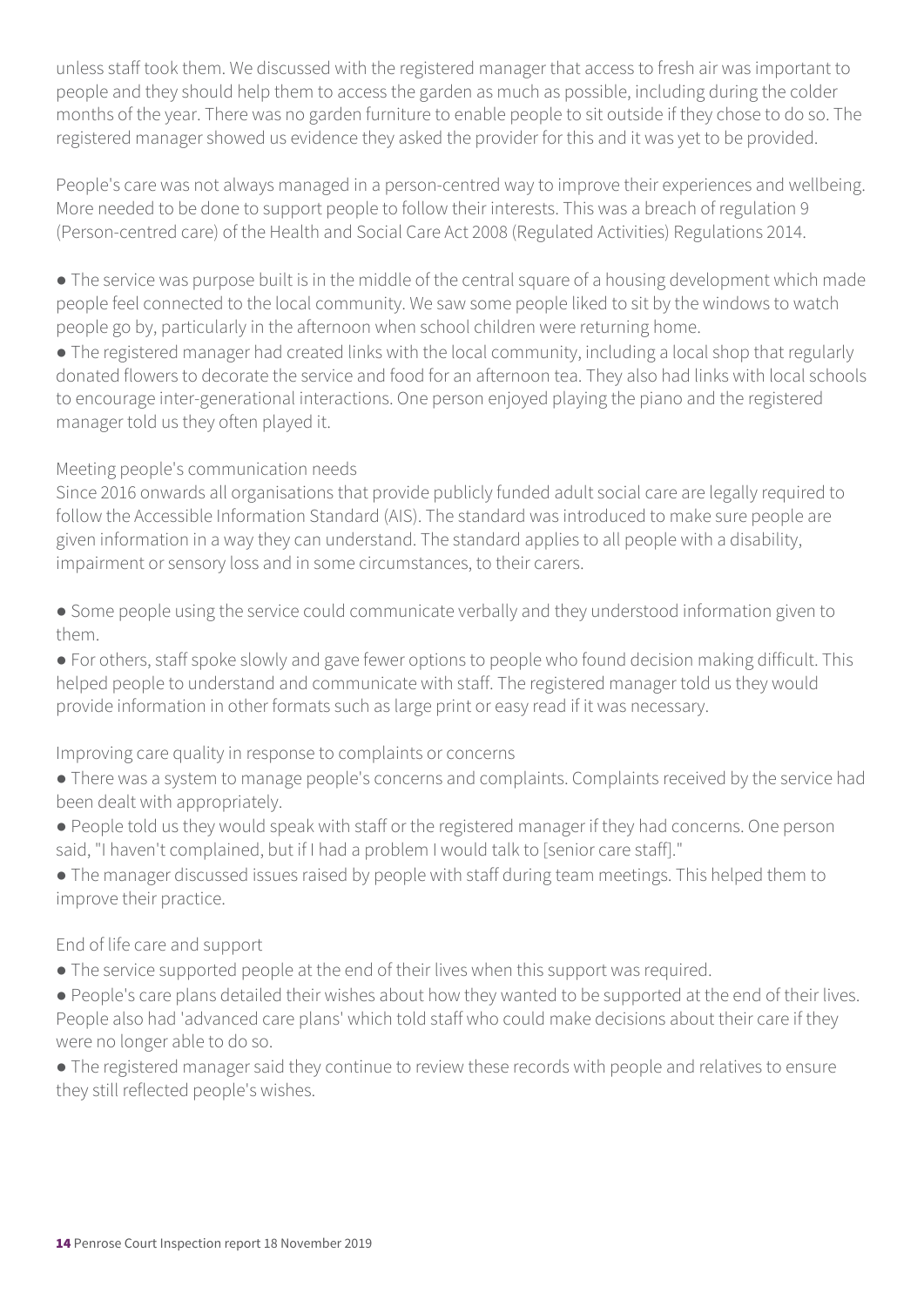### Is the service well-led?

# Our findings

Well-Led – this means we looked for evidence that service leadership, management and governance assured high-quality, person-centred care; supported learning and innovation; and promoted an open, fair culture.

This is the first inspection for this newly registered service. This key question has been rated requires improvement. This meant the service management and leadership was inconsistent. Leaders and the culture they created did not always support the delivery of high-quality, person-centred care.

Promoting a positive culture that is person-centred, open, inclusive and empowering, which achieves good outcomes for people

- More work was necessary to promote a person-centred culture within the service. Changes were needed to make sure all staff had access to people's full care plans so that they provided consistently safe, effective and personalised care. People were not always supported to pursue their varied hobbies and interests.
- Staff were respectful in how they supported people and they said they knew people's needs well, despite them not having daily access to the care plans. Information about people's needs was appropriately shared during shift handovers. They could also read handover information to catch up on the days they had been off. One staff member said, "We have written handovers and a week's worth is kept on the clip boards. There was a communication book too, but it has gone missing in the last couple of days."
- People had been asked about their preferences in relation to their care, food and activities. This information was being used to continue to develop the service so that it truly reflected what people wanted.
- It was clear from speaking with the registered manager and other senior care staff that they were motivated to develop the service. The registered manager was keen to learn and they told us they strived to provide the best service they could for people and their families.

Managers and staff being clear about their roles, and understanding quality performance, risks and regulatory requirements

● The registered manager had been at the service since it opened. They had been supported by the clinical lead and other senior staff to put systems in place when the service was new. The service had grown gradually since it opened in October 2018. The service is registered to provide nursing care, but this was not being provided as the provider had not recruited enough nursing staff to support people with these care needs.

● People, relatives and staff told us the manager was approachable, helpful and provided good leadership. However, one relative said communication was not always good and requests were not always followed up. They said, "There is a lack of communication, you mention something, they say yes, but it's never followed up."

● Staff said the service was good. They understood their roles and responsibilities, and they said they did their best to provide good quality care to people.

● The provider had systems to assess and monitor all aspects of the service. The registered manager and senior staff carried out various audits to ensure risks to people's health, safety and wellbeing were effectively managed, and that they provided good care. They knew they needed more staff for all roles and they were acting on this.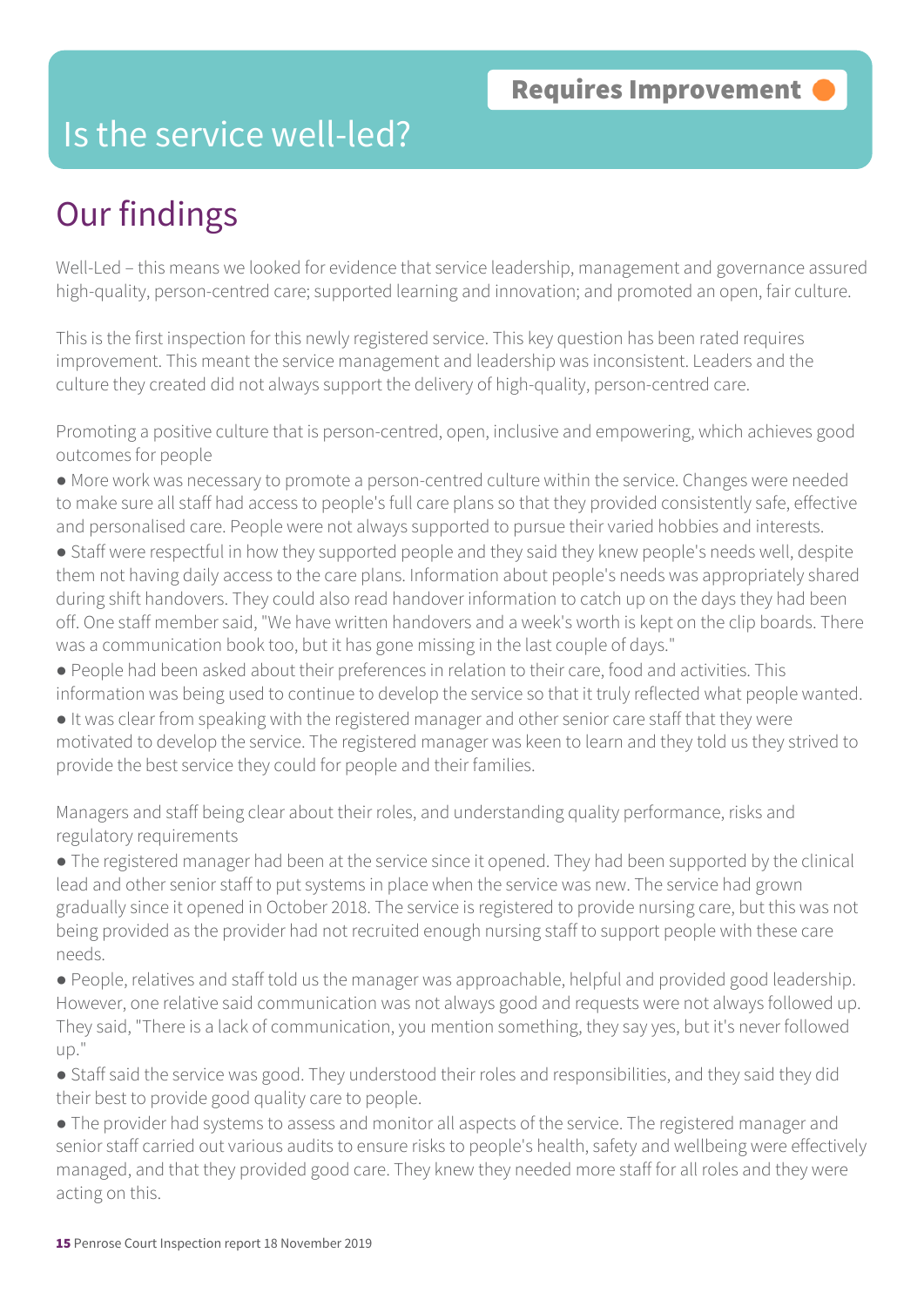How the provider understands and acts on the duty of candour, which is their legal responsibility to be open and honest with people when something goes wrong; Continuous learning and improving care

● The registered manager told us they were familiar with the standards of care required by the local authority and they ensured they provided care in line with this. The registered manager contacted the local authority and Care Quality Commission (CQC) for advice so that they continued to operate in line with regulations and their legal requirements. They also had the support of the provider's quality team.

• The provider knew about their responsibility to be open and honest when things went wrong. They reported relevant issues to CQC and the local authority.

Engaging and involving people using the service, the public and staff, fully considering their equality characteristics

● There were meetings with people to discuss different aspects of the service. Some people attended these meetings and they mainly contributed to discussions about food and activities. Quarterly meetings for relatives were also planned, although the last one was not well attended. The registered manager said they planned the next one for a Sunday afternoon as most relatives visited then.

● People completed a survey arranged by Healthwatch, but they had not yet received the results of this. Healthwatch is an independent consumer champion that gathers and represents the views of the public about health and social care services in England. A staff survey was still in progress at the time of the inspection.

● Staff told us they had regular team meetings, where they discussed various issues relevant to their roles. They found these supported good information sharing and learning.

Working in partnership with others

● The service worked well with health and social care professionals who were involved in people's care.

● The registered manager understood they would need to work closely with future commissioners of the service, which would include the local authority and local clinical commissioning groups. This was important to ensure everyone checked that people consistently received the support they required and expected.